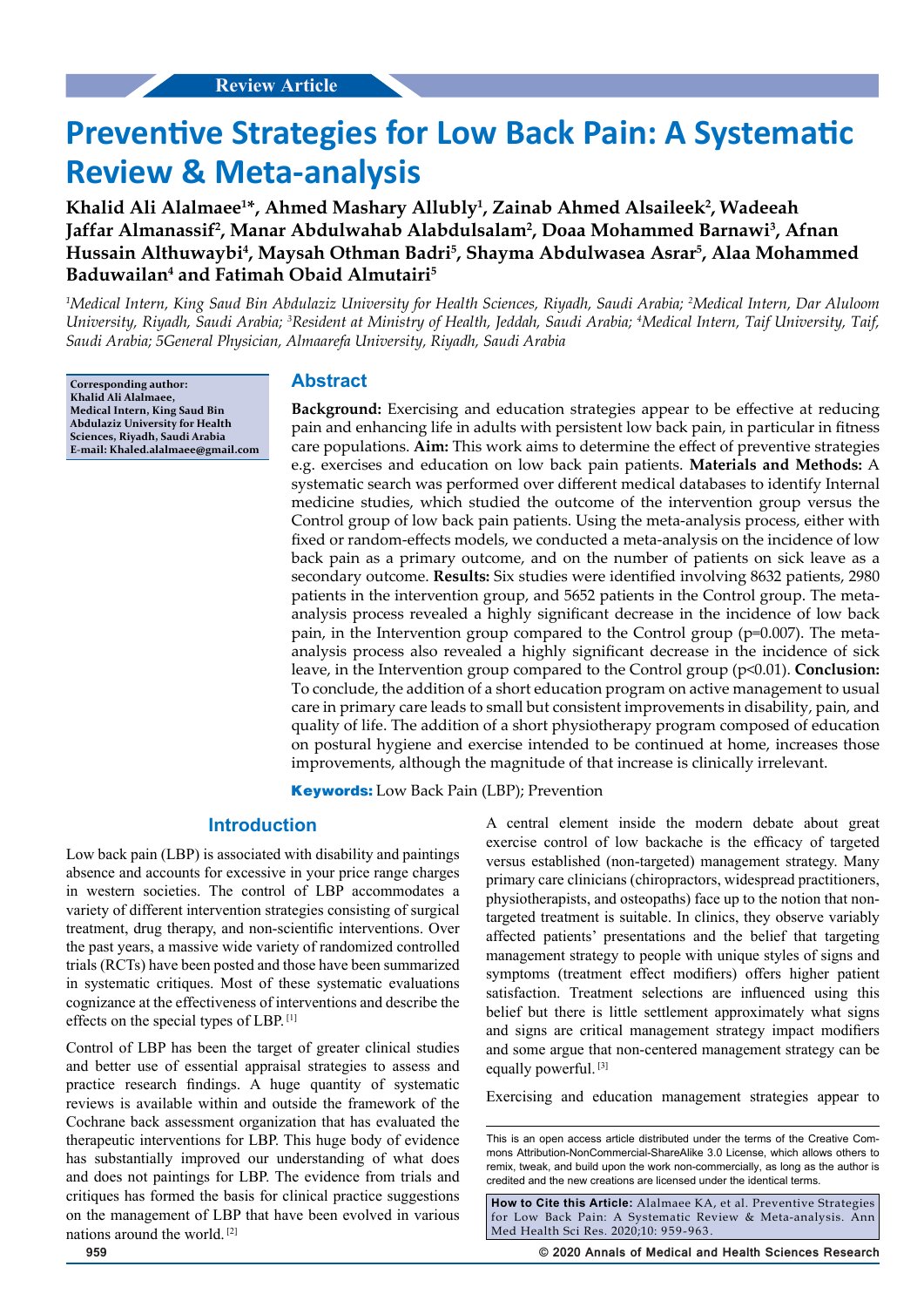be effective at reducing pain and enhancing life in adults with persistent low back pain, in particular in fitness care populations. In sub-acute low returned ache populations, a few proofs indicate that graded-hobby software improves absenteeism consequences, even though the proof for different varieties of exercise is unclear. In acute low returned ache populations, workout management strategy is as effective as both, no management strategy or other conservative remedies. [4]

This work aims to determine the effects of preventive strategies e.g. exercise and education on low back pain patients.

## **Literature Review**

Our review came following the (PRISMA) statement guidelines. [5]

#### **Study eligibility**

The included studies should be in English, a journal published article, and a human study describing patients suffering from low back pain.

The excluded studies were non-English, or animal studies or describing other treatment strategies for low back pain (e.g. medications), or describing low back pain of specific cause (e.g. sciatica).

#### **Study identification**

Basic searching was done over the PubMed, Cochrane library, and Google scholar using the following keywords: Low Back Pain, Prevention.

## **Data extraction and synthesis**

RCTs, clinical trials, and comparative studies, which studied the outcome of the intervention group versus the Control group of low back pain patients, will be reviewed.

Outcome measures included incidence of low back pain (as a

primary outcome), and incidence of sick leave (as a secondary outcome)

#### **Study selection**

We found 251 records, 190 excluded based on title and abstract review; 61 articles are searched for eligibility by full-text review; 19 articles cannot be accessed; 20 studies were reviews and case reports; 11 were not describing functional outcome; the desired procedure not used in 5 studies leaving 5 studies that met all inclusion criteria.

### **Statistical methodology**

The pooling of data, odds ratios (ORs), with 95% confidence intervals (CI) were done, using MedCalc ver. 18.11.3 (MedCalc, Belgium). According to heterogeneity across trials using the  $I_2$ statistics; a fixed-effects model or random-effects model were used in the meta-analysis process.

## **Results**

The included studies published between 2008 and 2020. Regarding the type of intervention, 5 studies (out of 6 studies) used to exercise and education, while 1 study used shoe insoles [Table 1]. [6-11]

Regarding patients' characteristics, the total number of patients in all the included studies was 8632 patients, with 2980 patients in Intervention group, and 5652 patients in Control group, and their average number of sessions of (3), and their average duration of the intervention of (8.3) months, the mean age of all patients was (34.4 years) [Table 1].

A meta-analysis study was done on 6 studies that described and compared the 2 different groups of patients; with an overall number of patients (N=8632) [Table 2].

Each outcome was measured by:

| Table 1: Patients and study characteristics. |                                        |              |                              |                  |                             |                        |                       |                          |  |  |
|----------------------------------------------|----------------------------------------|--------------|------------------------------|------------------|-----------------------------|------------------------|-----------------------|--------------------------|--|--|
| N                                            | <b>Number of patients</b>              |              |                              |                  |                             |                        |                       | <b>Duration of</b>       |  |  |
|                                              | <b>Author</b>                          | <b>Total</b> | <b>Intervention</b><br>group | Control<br>group | <b>Type of intervention</b> | Average age<br>(years) | Number of<br>sessions | Intervention<br>(months) |  |  |
| $\mathbf{1}$                                 | Warming et al. [6]                     | 68           | 35                           | 33               | Education & Exercise        | 34.8                   | 2                     |                          |  |  |
| 2                                            | George et al. [7]                      | 4307         | 1995                         | 2312             | Shoe insoles                | 22                     | 5                     | 12                       |  |  |
| 3                                            | Mattila et al. [8]                     | 220          | 73                           | 147              | Exercise                    | 19                     |                       | 6                        |  |  |
| 4                                            | Moore et al. [9]                       | 30           | 13                           | 17               | Exercise                    | 49                     |                       | 12                       |  |  |
| 5                                            | Sihawong et al. [10]                   | 530          | 261                          | 269              | Exercise                    | 37.1                   | 2                     | 12                       |  |  |
| 6                                            | Sennehed et al. <sup>[11]</sup>        | 3477         | 603                          | 2874             | Exercise                    | 44.7                   | 6                     | 6                        |  |  |
|                                              | #Studios arranged via publication voar |              |                              |                  |                             |                        |                       |                          |  |  |

itudies arranged

| Table 2: Summary of outcome measures in all studies. |                             |                            |               |                                                     |               |  |  |  |  |
|------------------------------------------------------|-----------------------------|----------------------------|---------------|-----------------------------------------------------|---------------|--|--|--|--|
|                                                      |                             | <b>Primary outcome</b>     |               | <b>Secondary outcome</b><br>Incidence of sick leave |               |  |  |  |  |
| N                                                    | Author                      | Incidence of low back pain |               |                                                     |               |  |  |  |  |
|                                                      |                             | Intervention group         | Control group | Intervention group                                  | Control group |  |  |  |  |
|                                                      | Warming et al. [6]          | 14                         | 22            |                                                     | 5             |  |  |  |  |
|                                                      | George et al. [7]           | 300                        | 406           | ---                                                 | $- - -$       |  |  |  |  |
| 3                                                    | Mattila et al. [8]          | 24                         | 42            |                                                     | $- - -$       |  |  |  |  |
| 4                                                    | Moore et al. <sup>[9]</sup> | 0                          | 10            | ---                                                 | ---           |  |  |  |  |
| 5                                                    | Sihawong et al. [10]        | 23                         | 53            | ---                                                 | $---$         |  |  |  |  |
| 6                                                    | Sennehed et al. [11]        | 200                        | 1393          | 171                                                 | 1326          |  |  |  |  |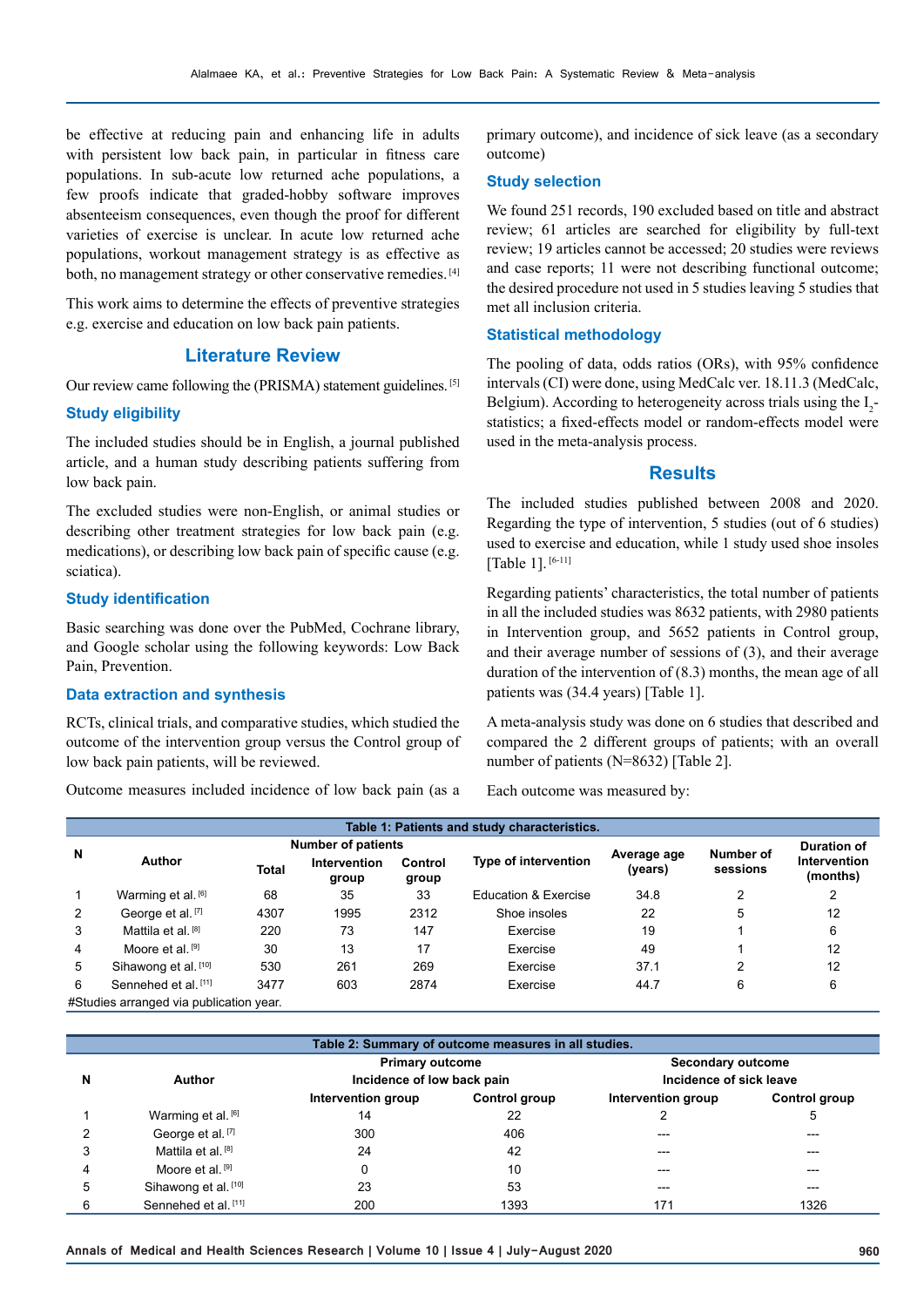- Odds Ratio (OR)
- Incidence of low back pain (1ry outcome)
- Incidence of sick leave (2ry outcome)

Concerning the primary outcome measure, we found 6 studies reported the incidence of low back pain with a total number of patients (N=8632).  $I_2$  (inconsistency) was 81.7% with highly significant Q test for heterogeneity  $(p<0.01)$ , so random-effects model was carried out; with overall OR=0.59 (95% CI 0.405 to 0.868).

Using the random-effects model, the meta-analysis process revealed a highly significant decrease in the incidence of low back pain, in the Intervention group compared to the Control group ( $p=0.007$ ) [Figure 1].

Concerning the secondary outcome measure, we found 2

studies reported the incidence of sick leave with a total number of patients (N=1629).  $I_2$  (inconsistency) was 0% with nonsignificant Q test for heterogeneity ( $p > 0.05$ ), so fixed-effects model was carried out; with overall OR=0.46 (95% CI 0.380 to 0.557).

Using the fixed-effects model, the meta-analysis process revealed a highly significant decrease in the incidence of sick leave, in the Intervention group compared to the Control group (p<0.01) [Figure 2].

# **Discussion**

This work aims to provide cumulative data about the effect of preventive strategies e.g. exercise and education on low back pain patients.

The included studies published between 2008 and 2020.



**Figure 1:** Forest plot demonstrating (incidence of low back pain).



**Figure 2:** Forest plot demonstrating (incidence of sick leave).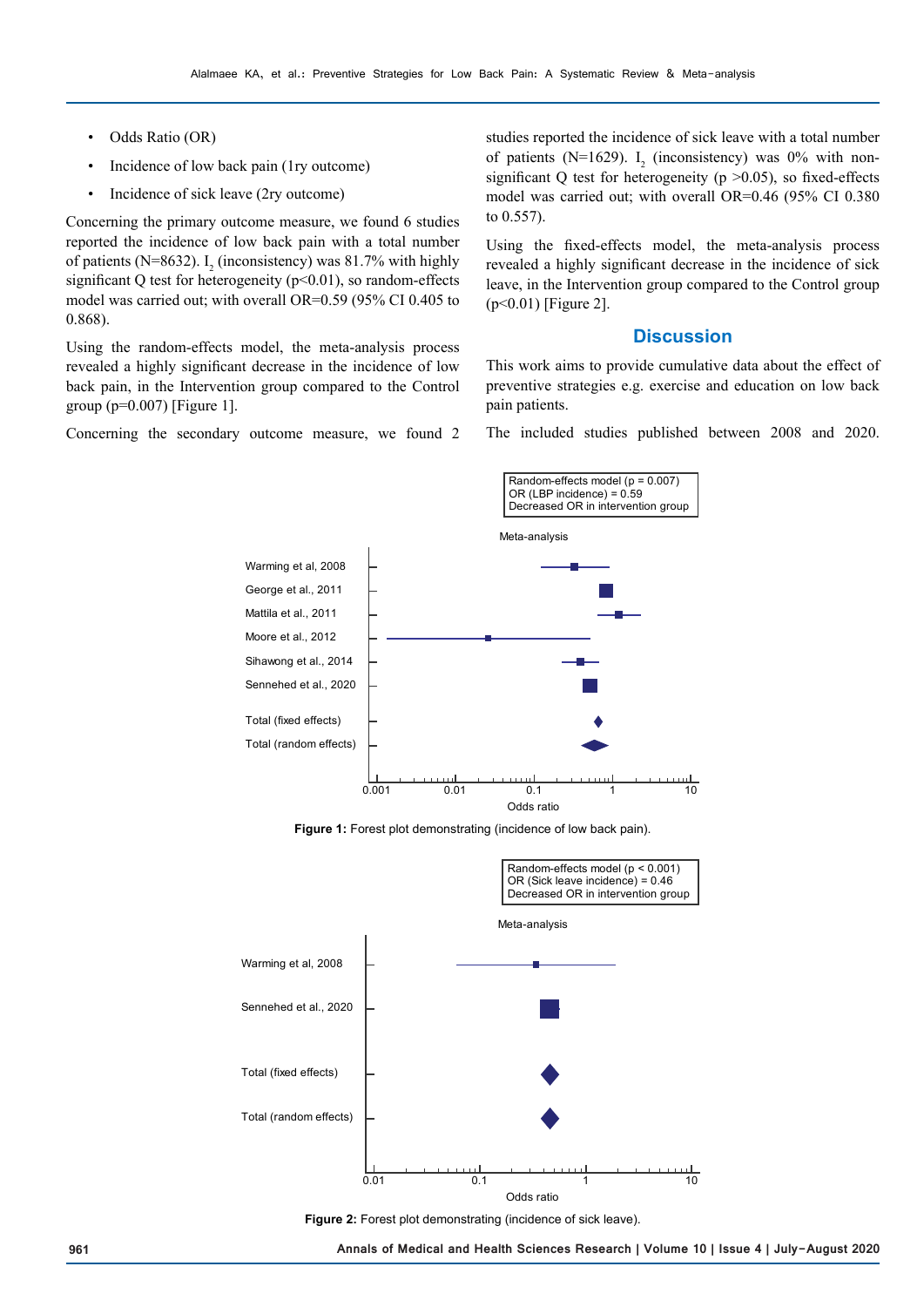Regarding the type of intervention, 5 studies (out of 6 studies) used to exercise and education, while 1 study used shoe insoles.

Regarding patients' characteristics, the total number of patients in all the included studies was 8632 patients, with 2980 patients in Intervention group, and 5652 patients in Control group, and their average number of sessions of (3), and their average duration of the intervention of (8.3) months. The average age of all patients was (34.4 years).

A meta-analysis study was done on 6 studies that described and compared the 2 different groups of patients; with an overall number of patients (N=8632).

We found 6 studies reported the incidence of low back pain with a total number of patients (N=8632).

Using random-effects model, the meta-analysis process revealed a highly significant decrease in the incidence of low back pain, in Intervention group compared to Control group (p=0.007), which came in agreement with Oesch et al. [12] Steffens et al. [13] Foster et al. [14] Tekur et al. [15] Haladay et al. [16] and Albaladejo et al. [17]

Oesch et al. reported that a total of 23 trials met the inclusion criteria, 20 of which have been appropriate for inclusion in meta-analysis permitting 17 comparisons of exercising interventions with usual care and 11 comparisons of 2 different exercise interventions. A statistically significant impact in favor of exercise on work disability was found in the long term  $(OR)=0.66$ , however not within the short  $(OR=0.80)$  and intermediate period (OR=zero.78). Meta-regression indicated no significant effect of specific exercise characteristics. [12]

Steffens et al. reported that the literature search recognized 6133 probably eligible studies; of those, 23 published reviews (on 21 different randomized medical trials which include 30850 specific participants) met the inclusion criteria. With outcomes presented as RRs, there was moderate-quality proof that exercise combined with education reduces the hazard of an episode of LBP (0.55) and low-quality proof of no impact on sick leave  $(0.74)$ . [13]

Foster et al. reported that many clinical exercise recommendations suggest similar methods for the evaluation and management of low back pain. Recommendations include the use of a biopsychosocial framework to guide control with initially no pharmacological management, which includes education that helps self-management and restoration of normal daily life practices and exercise, and psychological interventions for resistant symptoms. Guidelines recommend prudent use of medication, imaging, and surgical procedure. [14]

Tekur et al. reported that, group and time interactions  $(p<0.05)$ and between group's differences (p<0.05) were significant in all variables. The numerical rating scale for pain in both groups reduced significantly 49% in Yoga, while 17.5% in controls (p<0.01) respectively. State anxiety reduced by 20.4% and trait anxiety by 16%, in the yoga patients with  $(p<0.01)$  respectively. Depression scale decreased in both groups by 47% in yoga patients and  $19.9\%$  in controls ( $p<0.01$ ) respectively. Spinal

mobility improved in both groups, 50%, in yoga and 34.6% in controls  $(p<0.01)$  respectively. [15]

Haladay et al. reported that certain exercises are commonly advised for rehabilitation of chronic LBP sufferers. Systematic Reviews (SRs) revealed that stabilization exercises proved to be more effective than no management at all; however, still there is low evidence advocating stabilization exercises over other interventions. Our findings should be interpreted with caution. All SRs indicated that specific stabilization exercises are effective for persons with chronic LBP; however, half indicated that they are no more effective than alternative treatments, including manual therapy and other forms of exercise, such as general flexibility and strengthening. [16]

Albaladejo et al. reported that, during the 6-month follow-up period, improvement in the "control" group was negligible. extra improvement in the "education" and "schooling \_ physiotherapy" groups was found for disability (2.0 and 2.2 Roland Morris Questionnaire factors, respectively), LBP (1.8 and 2.10 visual Analogue Scale points), referred pain (1.3 and 1.6 visual Analogue Scale points), catastrophizing (1.6 and 1.8 Coping strategies Questionnaire points), physical quality of lifestyles (2.9 and 2.9 SF-12 points), and mental quality of lifestyles (3.7 and 5.1 SF-12 points).  $[17]$ 

Using fixed-effects model, the meta-analysis process revealed a highly significant decrease in the incidence of sick leave, in Intervention group compared to Control group  $(p<0.01)$ , which came in agreement with Oesch et al. [12] Steffens et al. [13] and Foster et al.<sup>[14]</sup>

Oesch et al. reported that data on work disability varied among the distinctive studies and included self-assessed work capability, days of sick leave, days at work, physician's judgment of work capability, and days of sickness compensation or numbers of employees returning to full-responsibility work. Those were obtained from insurance databases whereby national legal requirements may also have influenced the recordings. The data used for pooling had been the number of people who returned and did no longer back to work at the time of the follow-up, or the whole number of sick days within the follow-up duration. [12]

Steffens et al. reported that low- to very low–high-quality proof suggested that exercising alone may reduce the hazard of both an LBP episode (RR=0.65) and the use of sick leave (0.22). For education alone, there has been slight to very low–quality proof of no impact on LBP (1.03) or sick leave (0.87). there has been low- to very low–quality proof that lower back belts do no longer reduce the hazard of LBP episodes (1.01) or sick leave (0.87). There has been low-quality proof of no protecting effect of shoe insoles on LBP (1.01). [13]

Foster et al. reported that a further promising direction will be to target both the health-care system and, more broadly, public health via included health-care and occupational interventions. If backache symptoms are decreased, then return to work is expected to follow. The association between pain, function, and return to work is, however, weak with opinions suggesting that the association modifications with low back pain duration